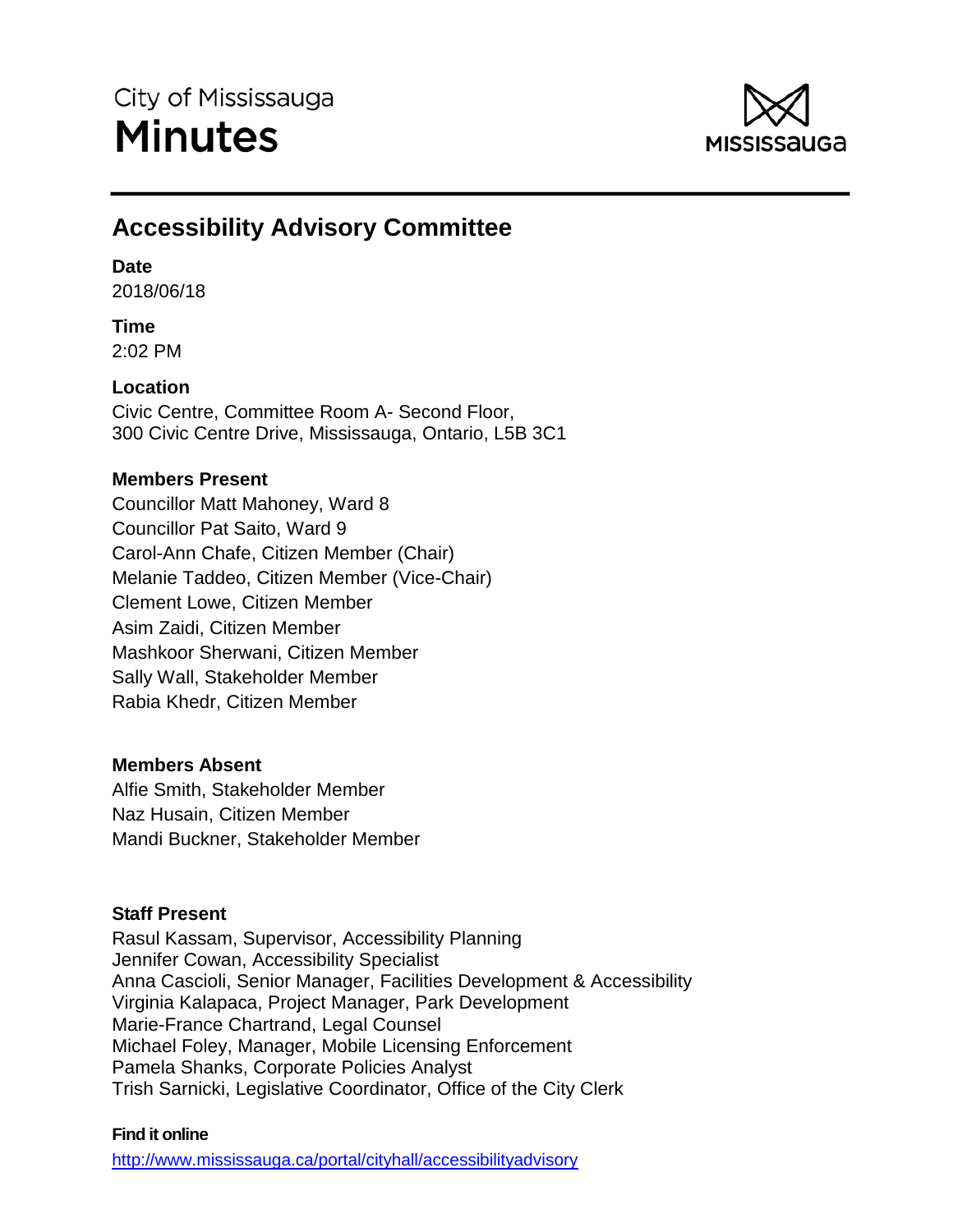#### 1. **CALL TO ORDER** – 2:02 PM

Carol-Ann Chafe, Chair, requested everyone present at the meeting introduce themselves.

#### 2. **APPROVAL OF AGENDA**

Approved (M .Taddeo)

### 3. **DECLARATION OF CONFLICT OF INTEREST** – Nil.

#### 4. **MINUTES OF PREVIOUS MEETING**

4.1 Minutes from the April 30, 2018 Accessibility Advisory Committee meeting

Approved (Councillor Mahoney)

#### 5. **DEPUTATIONS**

5.1. Jay Stoyan, Disability Channel and Frank Sroka, OWLware Ltd. to speak regarding The Disability Channel

> Mr. Stoyan provided an overview of The Disability Channel (TDC), noting that the channel is for worldwide engagement, empowerment and awareness about the disability community and also employs people with disabilities. Mr. Stoyan added that TDC is the first disability company that is featured on a streaming television service with RokuTV and noted viewers, fans and subscribers can access information and watch prerecorded and live videos from Facebook, RokuTV and YouTube. Mr. Sroka spoke to TDC partnering with Owlware Ltd., a company that is recognized by Ontario Disability Support Program (ODSP) that provides employment support with respect to job placement and services the needs of individuals facing barriers to employment. Mr. Sroka noted that TDC has been working with the Toronto Catholic District School Board for a mentoring program where the studio is brought into the classroom for students to learn about disability and produce their own five minute segment.

> Councillor Saito spoke to attending a taping of the show, with Carol-Ann Chafe, Chair, and Asim Zaidi, Citizen Member, noting that she was on the show to speak about the Accessibility Advisory Committee and added that she had a positive impression of TDC.

> Melanie Taddeo, Citizen Member noted that it would be a great addition to Peel Region if TDC was available for individuals, charities, etc.

> In response to questions from Rabia Khedr, Citizen Member, Mr. Stoyan responded that if one has a smart TV, the channel (TDC) is free but that RokuTV itself is not free. Mr. Stoyan added that there are 12,000 viewers worldwide, with the USA, Canada and Mexico being the top three countries with the most viewers of TDC. Mr. Stoyan stated that funding for the for-profit organization comes from a variety of donors, noting the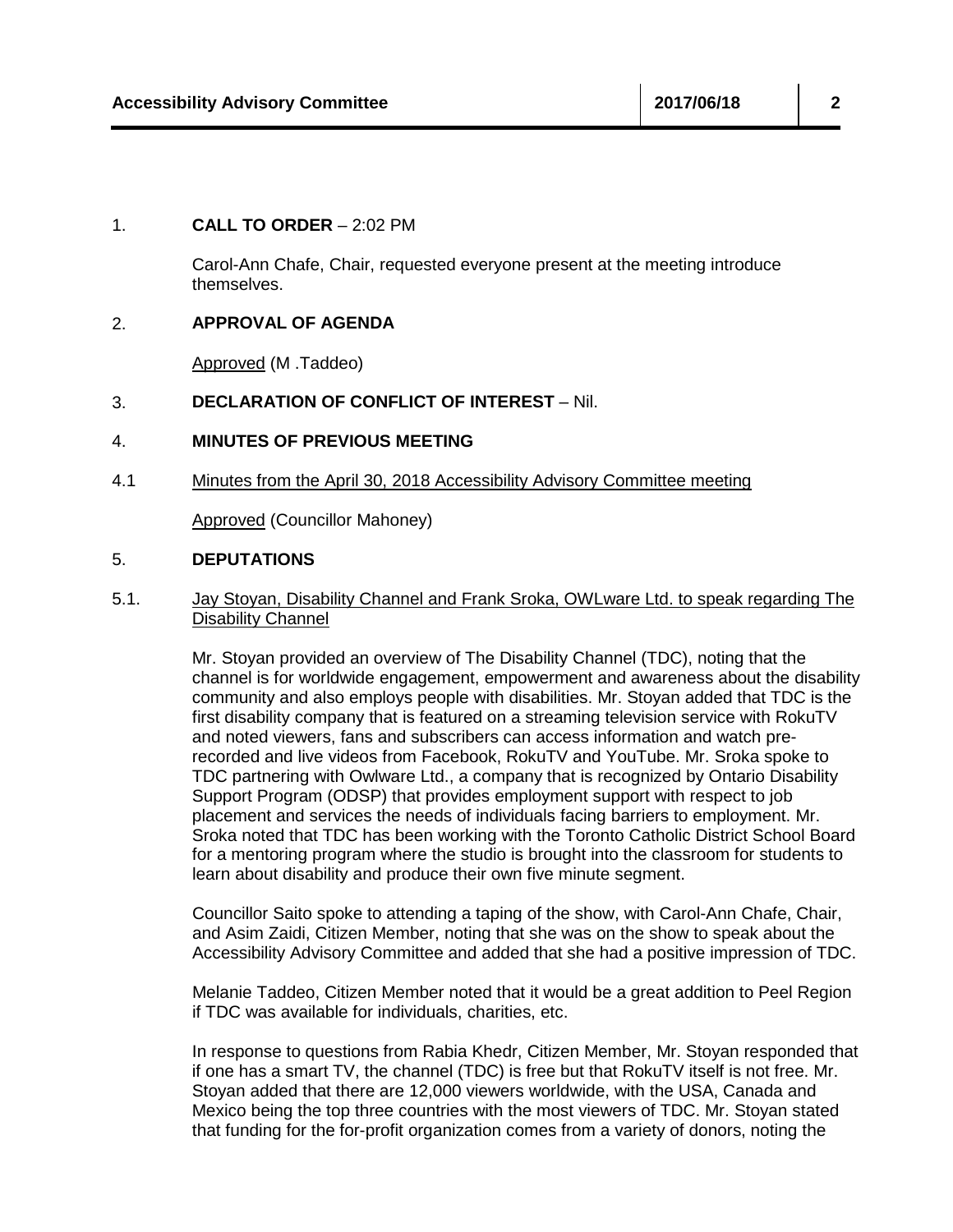government has been very supportive. Mr. Stoyan added that TDC is taped in Mississauga at MindShare Workspace, which is located in Erin Mills Town Centre, noting it is a co-working and podcast taping space <http://mindshareworkspace.com/>

In response to a question from Ms. Taddeo, Mr. Stoyan noted all videos are available free on TDC's website, or on YouTube.

#### RECOMMENDATION

- 1. That the deputation and associated presentation by Jay Stoyan, Disability Channel and Frank Sroka, OWLware Ltd. with respect to the Disability Chanel be received.
- 2. That the matter of the Disability Channel be referred to Accessibility Planning staff for further discussion.

Received (A. Zaidi) Recommendation AAC-0023-2018

5.2. Michelle Berquist, Project Leader, Transportation Planning to speak regarding Mississauga Moves: Consultation on Vision & Goals

> Ms. Berquist provided an overview of the Mississauga Moves: Consultation on Vision & Goals and spoke to how the Transportation Master Plan works alongside the City's Official Plan, and other city-wide plans. Ms. Berquist noted the Master Plan is currently launching phase two of public engagement requesting further feedback from residents and stakeholders. Ms. Berquist noted that transportation means freedom, and lack of mobility can feel like confinement, especially when accessible service is not available or as accessible as it should be. In addition, business growth can be constrained if people cannot come to work here. Ms. Berquist spoke to the draft vision statement, noting six goals to realize the vision: integration, connectivity, safety, inclusion, resilience and health, and explained that inclusion means that the vision is for an accessible network, where moving is easy regardless of a person's age, ability, income or familiarity with the city. Ms. Berquist added that the final Plan will come before Council for approval in early 2019.

Questions from Committee Members arose with regard to the following:

- Whether the BRT is faster than the Burnhamthorpe bus from Eastgate Parkway;
- Wayfinding dots from bus stops to intersections;
- Audible signals suggested as wayfinding technique;
- Maps in the waiting spaces for the bus, as well as wayfinding;

In response to these questions, Ms. Berquist noted that the BRT is a dedicated route and that the Burhamthorpe bus would be susceptible to traffic jams, that wayfinding efforts have not been universal but that there have been efforts made to put the dots after intersections, that audible signals and maps in waiting spaces will be in the recommendations included in the plan.

Carol-Ann Chafe, Chair noted the importance of completing online surveys and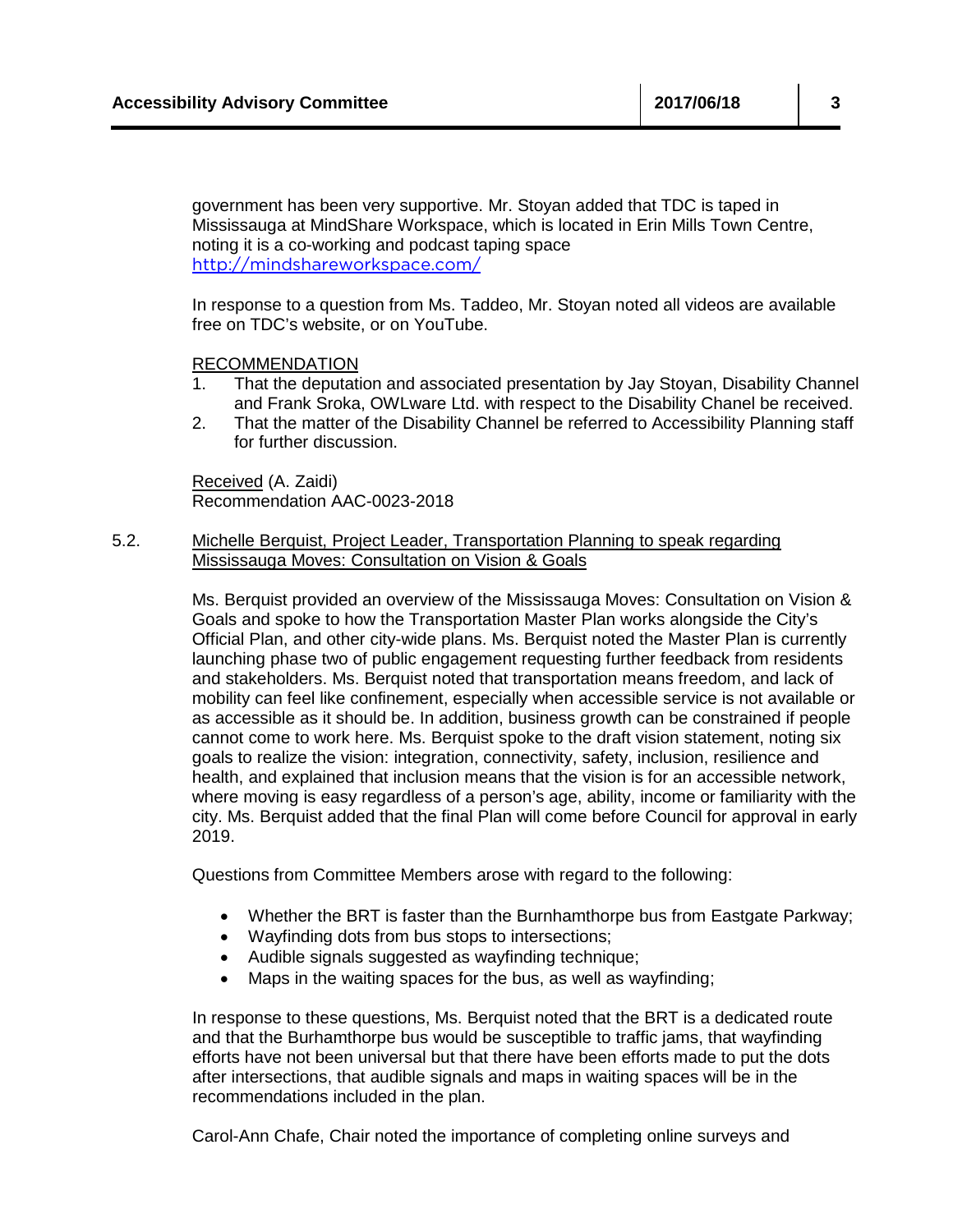participating in community events to provide feedback.

#### RECOMMENDATION

That the deputation and associated presentation by Michelle Berquist, Project Leader, Transportation Planning with respect to Mississauga Moves: Consultation on Vision & Goals be received.

5.3

Received (M. Taddeo) Recommendation AAC-0024-2018

#### Access 2 Card

Ms. Cowan, Accessibility Specialist spoke to the matter of the of the Access 2 Card noting Integrated Accessibility Standards Regulation requires organizations to allow a support person entry and to communicate if an admission fee will be charged for the support person. Ms. Cowan noted that the City's Accessibility Policy waives admission fees for the accompanying support person and that the policy applies to all programs or services that are operated by the City of Mississauga, where an admission fee is charged. Ms. Cowan noted that the City's policy does not to apply to the Living Arts Centre (LAC), as it is independently operated; the LAC does charge a fee for ticketed performances, but registered support persons are admitted to courses and camps, free of charge. Ms. Cowan spoke to the Access2 Card Program noting it is a free program for the City to participate, that the membership fee is \$20 for a 3 year membership and that the card is only accepted at two venues in the City of Mississauga: Family Jingle and Mingle (Christmas Show) and the Sky Zone Trampoline Park. Ms. Cowan discussed options for the Committee to consider with respect to the matter, such as sending out a communications email to city staff reminding them of the policy and to post it on Inside Mississauga, or to send a letter to the LAC requesting them to consider participating in the Access2 Card program.

Committee Members discussed whether to write a letter to the LAC requesting them to participate in the Access2 Card Program, but noted it is an independently operated organization and not a City run service or program.

Rabia Khedr, Citizen Member noted that touching base with Access 2 Card persons to do more outreach could be beneficial.

### RECOMMENDATION

- 1. That the briefing note by Jennifer Cowan, Accessibility Specialist date June 4, 2018 with respect to the City of Mississauga Admission Fees for Support Persons & Access2 Card Program be received.
- 2. That the deputation and associated presentation by Jennifer Cowan, Accessibility Specialist with respect to City of Mississauga Admission Fees for Support Persons & Access2 Card Program be received.
- 3. That Accessibility Planning staff be directed to communicate the Accessibility Policy (Policy # 03-08-05) as it pertains to admission fees for support persons to all managers and supervisors via email, and to be posted on Inside Mississauga.
- 4. That staff from Accessibility Planning contact the Access2 Card program to discuss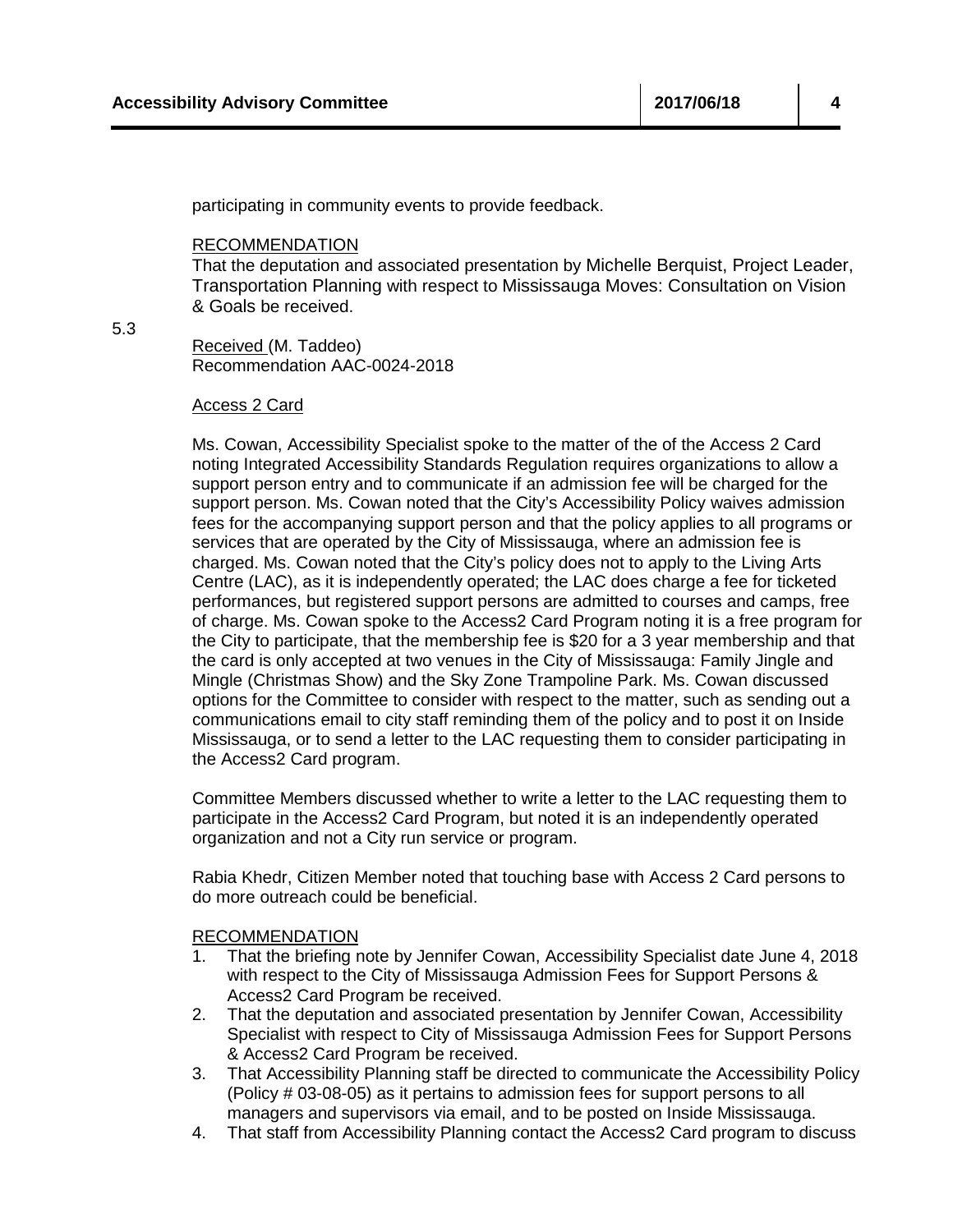promoting the program at other venues in Mississauga.

Received (R. Khedr) Recommendation AAC-0025-2018

### 6. **PUBLIC QUESTION PERIOD**

No members of the public requested to speak.

### 7. **MATTERS CONSIDERED**

7.1. *ACCESSIBILITY FOR ONTARIANS WITH DISABILITIES ACT, 2005 (AODA)*

No discussion took place on this item.

#### 7.2. Region of Peel Accessibility Advisory Committee Update

No discussion took place on this item.

7.3. Terms of Reference

Jennifer Cowan, Accessibility Specialist, spoke to the Committee's Terms of Reference, noting the following changes: removal of any mention of the Ontarians with Disabilities Act (ODA) as this legislation was repealed in 2016; including the legislative requirements under the Accessibility for Ontarians with Disabilities Act (AODA); and updating information on the Staff Support Group (StART). Ms. Cowan also noted that Accessibility Planning will work with Legislative Services to update the AAC Resource Manual and have it ready for the AAC's first meeting in 2019.

### **RECOMMENDATION**

- 1. That the memorandum by Jennifer Cowan, Accessibility Specialist dated June 11, 2018 with respect to Accessibility Advisory Committee Terms of Reference – 2018 Update be received for information.
- 2. That the Accessibility Advisory Committee Terms of Reference updated for the June 18, 2018 meeting be approved.

Received/Approved (Councillor Mahoney) Recommendation AAC-0026-2018

### 7.4. Accessibility Advisory Committee Work Plan

No discussion took place on this item.

#### RECOMMENDATION

That the Accessibility Advisory Committee Work Plan updated for the June 18, 2018 meeting of the Accessibility Advisory Committee be approved.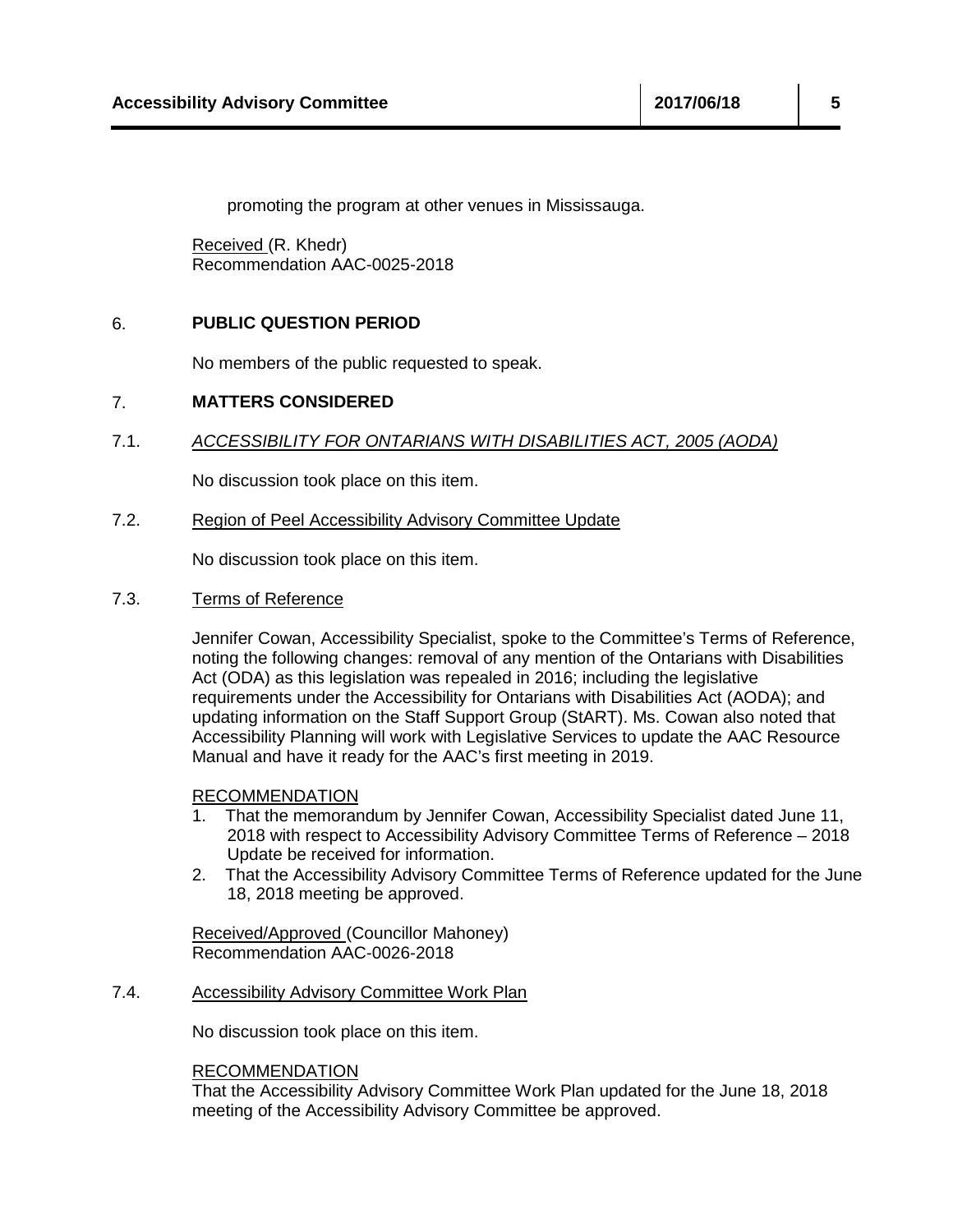Received (Councillor Mahoney) Recommendation AAC-0027-2018

#### 8. **SUBCOMMITTEE REPORTS**

#### 8.1. Facility Accessibility Design Subcommittee Report – February 12, 2018

#### RECOMMENDATION

- 1. That the presentation regarding Iceland Arena Renovations to the Facility Accessibility Design Subcommittee on February 12, 2018 be received;
- 2. That subject to the comments on the presentation, the Facility Accessibility Design Subcommittee is satisfied with the design of the Iceland Arena Renovations.

Received (A. Zaidi) Recommendation AAC-0028-2018

#### 8.2. Accessible Transportation Subcommittee Report - May 14, 2018

#### RECOMMENDATION

That the deputation and associated presentation by Michael Foley, Mobile Licensing Enforcement with respect to On Demand Accessible Taxi Service be received.

Received (M. Taddeo) Recommendation AAC-0029-2018

#### RECOMMENDATION

That the deputation and associated presentation by Brian Barber, Training Officer, Mississauga Transit with respect to Accessibility Training Video for Bus Operators be received.

Received (Councillor Mahoney) Recommendation AAC-0030-2018

#### 8.3. Facility Accessibility Design Subcommittee Report - May 28, 2018

#### RECOMMENDATION

That the deputation and associated presentation by Tom Brzeziak, Parking Coordinator, Transportation and Works with respect to Traffic By-law be received.

Received (M. Taddeo) Recommendation AAC-0031-2018

### RECOMMENDATION

- 1. That the presentation regarding Westwood Mall Washrooms to the Facility Accessibility Design Subcommittee on May 28, 2018 be received;
- 2. That subject to the comments on the presentation, the Facility Accessibility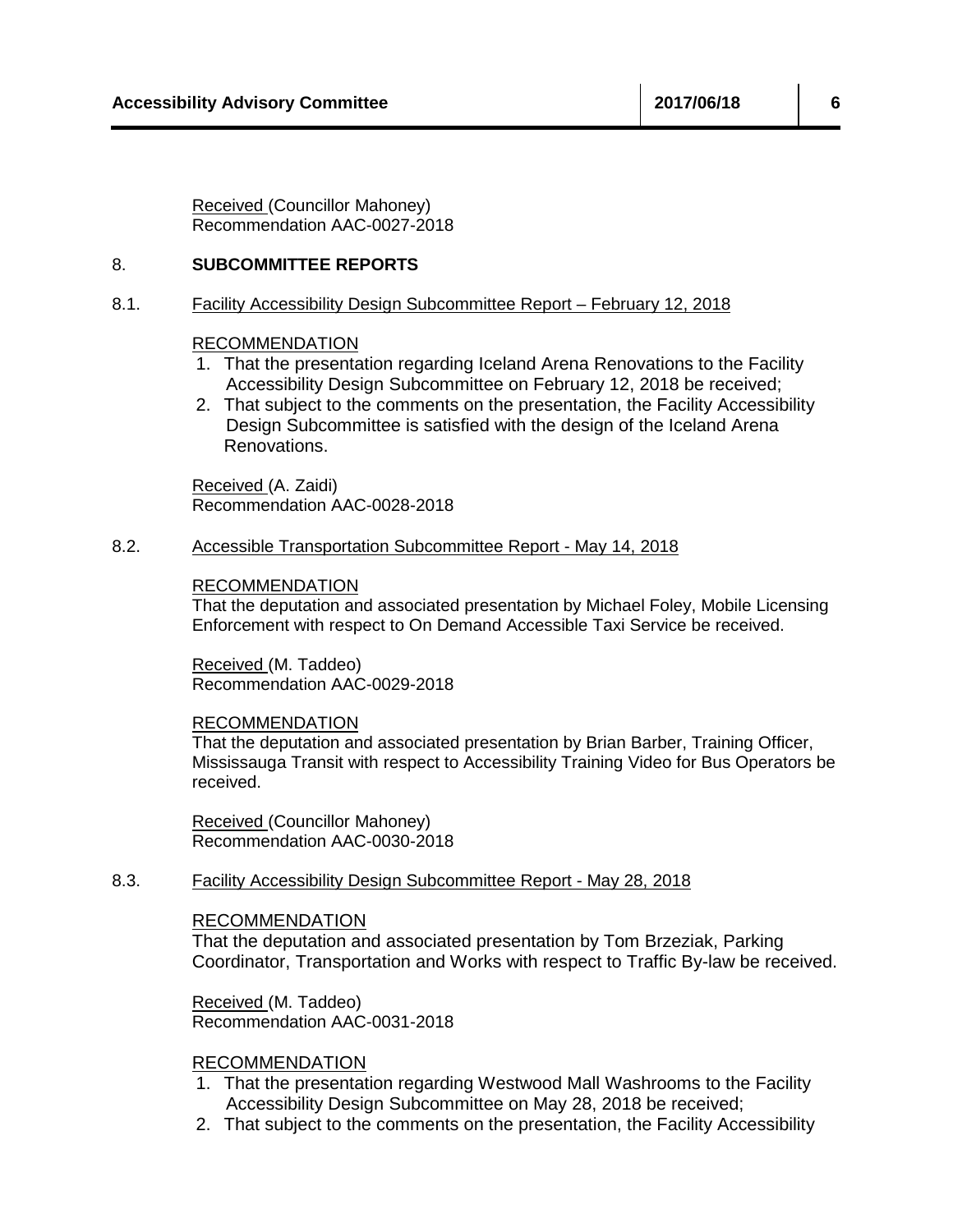Design Subcommittee is satisfied with the design of the Westwood Mall Washrooms.

Received (A. Zaidi) Recommendation AAC-0032-2018

### RECOMMENDATION

- 1. That the presentation regarding P-531 New Community Park Development to the Facility Accessibility Design Subcommittee on May 28, 2018 be received;
- 2. That subject to the comments on the presentation, the Facility Accessibility Design Subcommittee is satisfied with the design of the P-531 New Community Park Development.

Received (M. Taddeo) Recommendation AAC-0033-2018

#### 9. **INFORMATION ITEMS**

#### 9.1. Resignation of Stakeholder Member Mandi Buckner

#### RECOMMENDATION

That the memorandum by Trish Sarnicki, Legislative Coordinator dated May 3, 2018 with respect to the Resignation of Stakeholder Member Mandi Buckner be received for information.

Received (A. Zaidi) Recommendation AAC-0034-2018

#### 10. **OTHER BUSINESS**

The Legislative Coordinator noted that the Facility Accessibility Design Subcommittee meeting originally scheduled for Monday, June 25, 2018 at 1:30 p.m. had been cancelled due to the item not being ready for review, with an email to be sent to Members after the meeting to remind them of the cancellation.

Councillor Saito spoke to the Forward Movement, and noted that the official logo had been painted at the courthouse, an event that some members of the Committee had attended. Councillor Saito also spoke to the courtesy parking available at the seniors fair, noting that there were 10 to 12 available spaces along the wall of the Meadowvale Community Centre, with an installation on posts noting courtesy parking which some of the seniors at the event expressed appreciation for.

In response to a question from Councillor Saito, Anna Cascioli, Senior Manager, Facilities Development & Accessibility responded that the issue has been directed to Shari Lichterman, Director of Recreation, noting that there needs to be adequate seating inside near the doors.